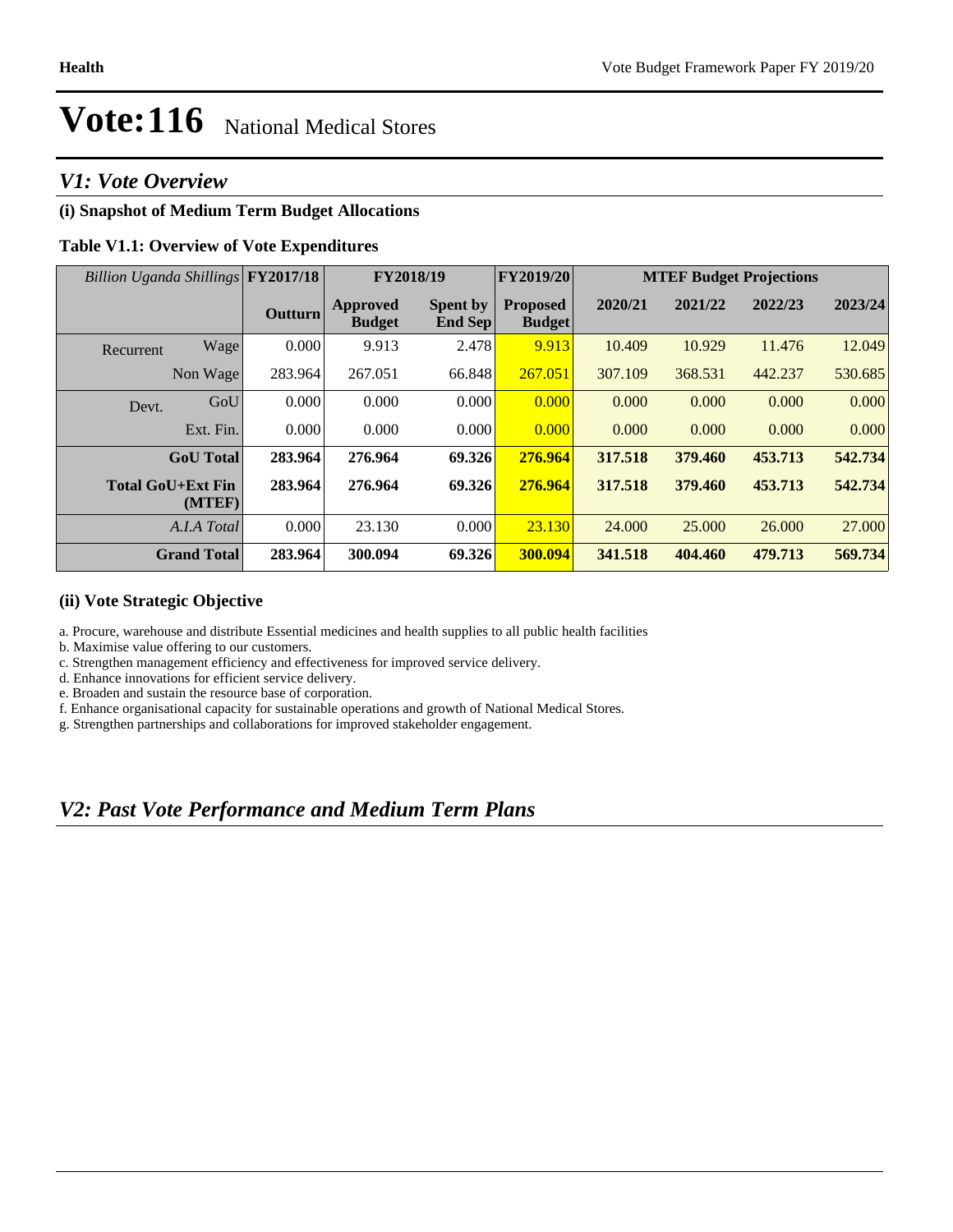## Vote: 116 National Medical Stores

#### **Performance for Previous Year FY 2017/18**

The Corporation received and spent the appropriated funds, shs 237 billion for the FY 2017/18. The release was in accordance to levels of care from Health center 11(shs 11.1 billion); Health centers III(shs 18.3);Health Center IV(shs 7.9 billion); General hospitals(shs 14.4 billion); Regional Referral hospitals(shs 13.0 billion);National Referral Hospitals(shs 12.3billion); ACTS, ARVS and Anti-TB drugs(shs 110 billion); Specialized units(UBTS,UHI,UCI)(shs 18.1 billion); Emergency and donated items(shs 2.5 billion);Reproductive health items(shs 8 billion); Immunization supplies including Hepatitis B Vaccine( shs 17 billion); Laboratory items(shs 5 billion.). Domestic Arrears amounting to 20 billion was received and spent appropriately.

The Corporation received shs 5 billion from the Ministry of Health to procure Uniforms for medical workers (shs 4 billion) and Medical Stationery (shs 1billion).Nurses' uniforms were procured and all levels of care were served. The distribution continues to General Hospitals and other Local Government units.

The supply of medicines and medical supplies to all health facilities spread throughout the country is for both general and specialized treatment of ailments that affect Women, Men, Children, the Elderly and Disabled.

The essential medicines and health supplies are accessible in all areas of Uganda including the hard to reach areas at the same unit cost to ensure equity of access irrespective of the distance from National Medical Stores (NMS). The Basic Kits supplied to HC 2 and HC 3 as well as orders to higher levels of care are designed to ensure the health supplies covers the sensitivities of age, sex and location.

Specifically there are supplies designed for delivering mothers (Mama kits) under reproductive health care to attract them to deliver from Health facilities under the supervision of health workers. This has reduced maternal mortality.

Immunization supplies are interventions to prevent child killer diseases especially children under the age of 5yrs.Young girls are vaccinated against cervical cancer. Supply of Hepatitis B Vaccines is an intervention to the spread out of the disease in the most affected regions of Northern and Eastern Uganda.

People affected with HIV/AIDS can access ARVs from accredited health facilities spread out across the

#### **Performance as of BFP FY 2018/19 (Performance as of BFP)**

The Corporation received and spent the appropriated funds shs 75.1 billion for the first quarter of FY 2018/19. The release was in accordance to levels of health care from Health center 11(shs 4.1 billion); Health centers III(shs 5.5); Health Center IV(Shs 3.9 billion); General hospitals(shs 5.1 billion); Regional referral hospitals(shs 4.7 billion);National Referral Hospitals(shs 4.2 billion); ARVs (shs,19.6 billion) ACTs(shs 2.5 billion)); Specialized units(UBTS,UHI) (shs3.0 billion); Emergency and donated items(shs 5.9 billion); Reproductive health items(shs 6.6 billion);Immunization supplies including Hepatitis B Vaccine ( shs 3.7 billion); Laboratory items (Shs.1. 5bn)

#### **FY 2019/20 Planned Outputs**

The estimated non-wage recurrent budget for Shs 276 billion for the FY 2019/20. This will be in accordance to levels of care from Health Center 11 (11 billion); Health centers III(shs 18.36 billion);Health Center IV(shs 12.78 billion); General hospitals(shs 19.45 (billion); Regional referral hospitals (shs18.23 billion);National Referral Hospitals(shs 16.365 billion); ACTS(shs 8.1 billion), ARVS(shs 94 billion) and Anti-TB drugs(shs 7 billion); Specialized units(UBTS,UHI (Shs 23.1 billion); Emergency and donated items(shs 2.5 billion);Reproductive health items(shs 17 billion);Immunization supplies including Hepatitis B Vaccine( shs 19 billion); Laboratory items(shs 11 billion).

 The supply of medicine and medical supplies will be made to health facilities for both general and specialized treatment of ailments that affect the Women, Men, Children, the elderly and disabled. These EMHS will be accessed in all areas of Uganda including the hard to reach areas. The Basic Kits supplied to HC 2 and HC3 as well as orders to higher levels of care are designed to ensure the health supplies cover the sensitivities of age, sex and location. The Corporation will continue to emboss all medicines and health supplies that are delivered to health facilities to reduce on temptation to steal them, thus increase accessibility by the patients. Continue with the advocacy of preventive health as the cheapest and most sustainable to better health for all Ugandans.

To strengthen the Last Mile from General hospitals to lower health facilities which ensures timely delivery. The Corporation will continue to provide medicines for the disadvantaged like people with HIV/AIDS and the mentally challenged throughout the country to improve their quality of life. Reproductive supplies especially Mama kits and Family Planning commodities will continue to be delivered and advocate for more funding to foster the efforts of reducing deaths of delivering mothers. Immunisation supplies to cater for prevention of killer diseases and reduce infant mortality will be delivered to all health facilities.

#### **Medium Term Plans**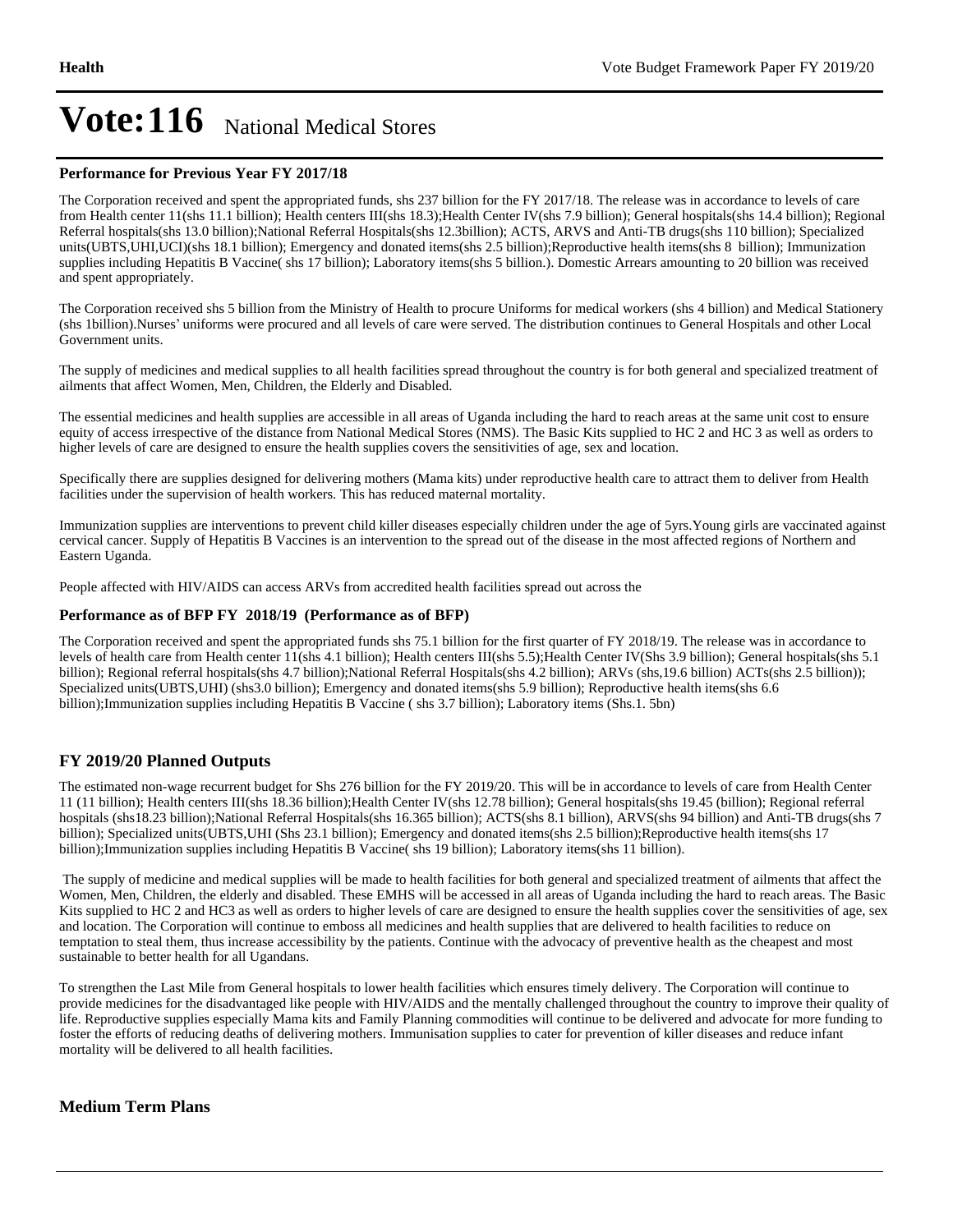## Vote: 116 National Medical Stores

The Corporation will continue to procure, store and distribute embossed essential medicines and health supplies to all public health facilities in accordance with levels of health care taking into consideration sensitivities of age, sex and location. It will strengthen management efficiency and effectiveness for improved service delivery and enhance innovations for efficient service delivery.

NMS will enhance organizational capacity for sustainable operations and growth of National Medical Stores, making it the preferred warehouse for development partners to have their items stored and distributed.

The Corporation will strengthen partnerships and collaboration for improved stakeholder engagement. Effort to prepare and review procurement plans with the health facilities will be enhanced as this is a key factor in getting procurement plans rights and ensure they have taken care of needs for the distinct needs of the population especially the Youth, Women, Men and elderly. Special attention to be paid to the marginalized groups like the Mentally challenged and disabled.

There will be prominent consideration for people infected with HIV/AIDS to support the implementation of Test and treat policy which will reduce transmission of the disease and lead to its eventual elimination.

#### **Efficiency of Vote Budget Allocations**

The Corporation is mandated to procure, store and distribute essential medicines and health supplies. By aggregating the national needs for medicines, NMS sources for the supplies in big volumes from both manufacturers and suppliers where economies of scale are attained. The three year frame work contracts frees time for continuous supplies and acts as a hedge against continuously fluctuation of prices of medicines.

#### **Vote Investment Plans**

No development Budget for Vote

#### **Major Expenditure Allocations in the Vote for FY 2019/20**

Major expenditure allocations are in accordance with levels of health care at the various health facilities. This stretches from Health center II and Health centre III where EMHS Basic Kits are served every two months in accordance with the published delivery schedules. From Health centre IV through to General hospitals, Regional Referral Hospitals to National Referral Hospital (Mulago and Butabika) EMHS orders are served in accordance with the Facility Procurement plan and budget allocation. Other vote outputs are given prominence because of their significance. ARVS cater for the people infected with HIV/AIDS.ACTs are used for treatment of malaria as one of the killer diseases in the country. Anti TB drugs are for the treatment of people suffering from TB. Specialized items are served to specialized units, (UHI, and UBTS, heart patients and blood supply respectively.

Provision of reproductive health supplies Family Planning and also Mama Kits supplies are given to mothers delivering from government health facilities. Immunisation supplies including HPV Vaccine that help in the prevention of disease in children below the age of 5yrs, age bearing women and Hepatitis B vaccines for people in Bukedia. Busoga and Bugisu regions, after completing the West Nile, Karamoja, Lango,Acholi and Teso sub region of Uganda.

Laboratory supplies used for diagnosis of diseases prior to appropriate prescription is very critical for effective service delivery

#### **V3: PROGRAMME OUTCOMES, OUTCOME INDICATORS AND PROPOSED BUDGET ALLOCATION**

#### **Table V3.1: Programme Outcome and Outcome Indicators**

| <b>Vote Controller:</b>                                 |                                                                                                                           |  |  |  |
|---------------------------------------------------------|---------------------------------------------------------------------------------------------------------------------------|--|--|--|
| <b>Programme:</b>                                       | 59 Pharmaceutical and Medical Supplies                                                                                    |  |  |  |
|                                                         | <b>Programme Objective :</b> To provide supplies of medicines and other pharmaceutical supplies to the Ugandan Population |  |  |  |
| <b>Responsible Officer:</b>                             | Mr. Moses Kamabare                                                                                                        |  |  |  |
| <b>Programme Outcome:</b>                               | Quality and accessible medicines, equipment and other health supplies                                                     |  |  |  |
| Sector Outcomes contributed to by the Programme Outcome |                                                                                                                           |  |  |  |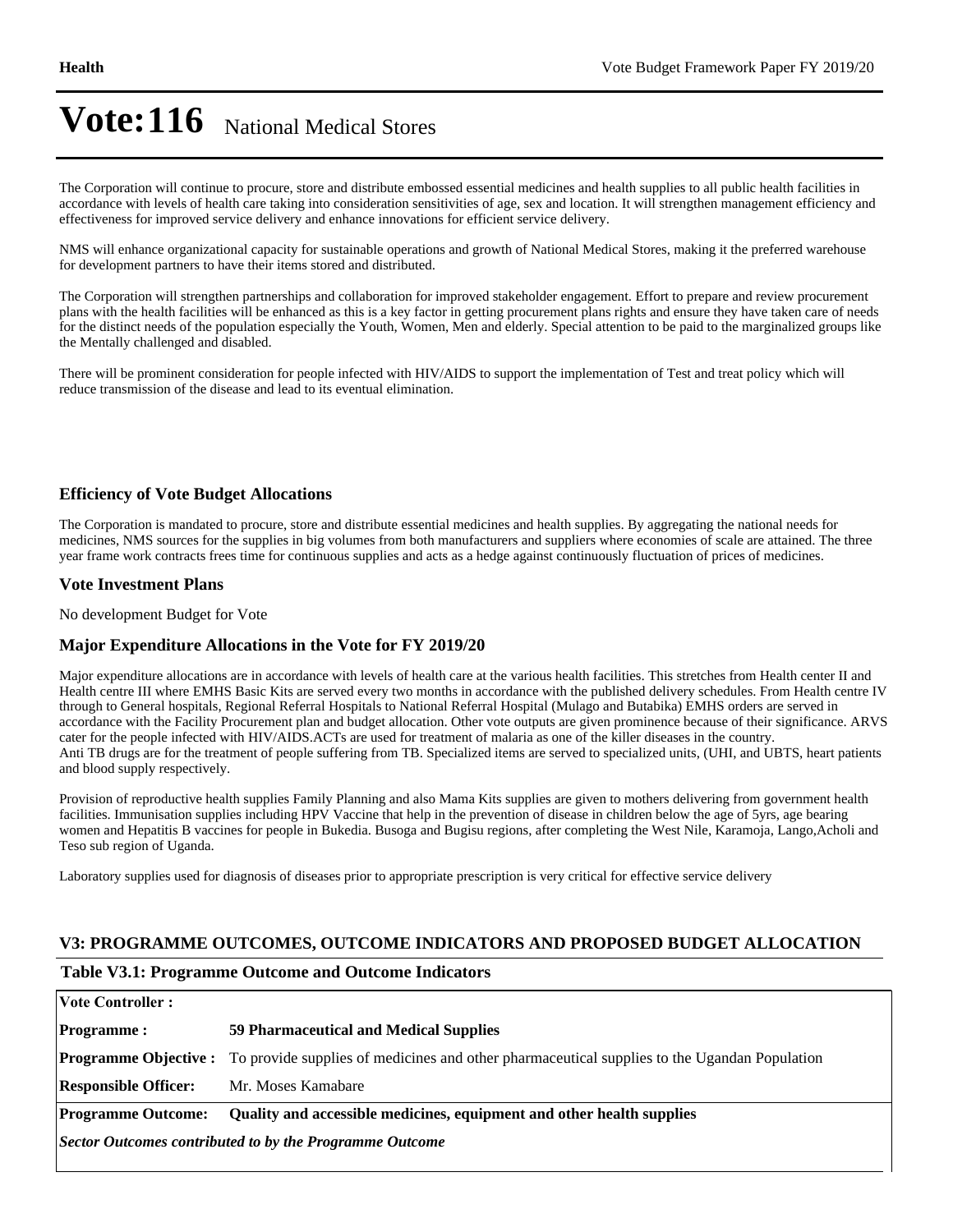# **Vote:116** National Medical Stores

| 1. Improved quality of life at all levels                                                                       |                   |                            |                  |                 |                          |                          |                          |  |  |
|-----------------------------------------------------------------------------------------------------------------|-------------------|----------------------------|------------------|-----------------|--------------------------|--------------------------|--------------------------|--|--|
|                                                                                                                 |                   | <b>Performance Targets</b> |                  |                 |                          |                          |                          |  |  |
| <b>Programme Performance Indicators (Output)</b>                                                                | 2017/18<br>Actual | 2018/19<br><b>Target</b>   | <b>Base year</b> | <b>Baseline</b> | 2019/20<br><b>Target</b> | 2020/21<br><b>Target</b> | 2021/22<br><b>Target</b> |  |  |
| • Proportion of medicines and supplies procured<br>and distributed against the consolidated<br>procurement plan |                   | 85%                        |                  |                 | 87%                      | 89%                      | 91%                      |  |  |
| • Proportion of health facilities without drug<br>stock out for 41 tracer medicines in previous 3<br>months     | 89%               | 85%                        |                  |                 | 87%                      | 89%                      | 91%                      |  |  |

## **Table V3.2: Past Expenditure Outturns and Medium Term Projections by Programme**

| Billion Uganda shillings               | 2017/18        | 2018/19                                   |        | 2019-20                          | <b>MTEF Budget Projections</b> |         |         |         |
|----------------------------------------|----------------|-------------------------------------------|--------|----------------------------------|--------------------------------|---------|---------|---------|
|                                        | <b>Outturn</b> | <b>Approved Spent By</b><br><b>Budget</b> | End O1 | <b>Proposed</b><br><b>Budget</b> | 2020-21                        | 2021-22 | 2022-23 | 2023-24 |
| Vote: 116 National Medical Stores      |                |                                           |        |                                  |                                |         |         |         |
| 59 Pharmaceutical and Medical Supplies | 303.759        | 276.964                                   | 69.326 | 276.964                          | 317.518                        | 379.460 | 453.713 | 542.734 |
| Total for the Vote                     | 303.759        | 276.964                                   | 69.326 | 276.964                          | 317.518                        | 379.460 | 453.713 | 542.734 |

## **V4: SUBPROGRAMME PAST EXPENDITURE OUTTURNS AND PROPOSED BUDGET ALLOCATIONS**

## **Table V4.1: Past Expenditure Outturns and Medium Term Projections by SubProgramme**

| Billion Uganda shillings                                 | 2017/18        | <b>FY 2018/19</b>     |                          | 2019-20                          | <b>Medium Term Projections</b> |             |             |             |
|----------------------------------------------------------|----------------|-----------------------|--------------------------|----------------------------------|--------------------------------|-------------|-------------|-------------|
|                                                          | Outturn Budget | <b>Approved Spent</b> | $ $ By<br><b>End Sep</b> | <b>Proposed</b><br><b>Budget</b> | 2020-21                        | $2021 - 22$ | $2022 - 23$ | $2023 - 24$ |
| <b>Programme: 59 Pharmaceutical and Medical Supplies</b> |                |                       |                          |                                  |                                |             |             |             |
| 01 Pharmaceuticals and Other Health Supplies             | 303.759        | 276.964               | 69.326                   | 276.964                          | 317.518                        | 379.460     | 453.713     | 542.734     |
| <b>Total For the Programme: 59</b>                       | 303.759        | 276.964               | 69.326                   | 276.964                          | 317.518                        | 379.460     | 453.713     | 542.734     |
| <b>Total for the Vote:116</b>                            | 303.759        | 276.964               | 69.326                   | 276.964                          | 317.518                        | 379.460     | 453.713     | 542.734     |

N / A

## **Table V4.3: Major Capital Investment (Capital Purchases outputs over 0.5Billion)**

N / A

## *V5: VOTE CHALLENGES FOR 2019/20 AND ADDITIONAL FUNDING REQUESTS*

## **Vote Challenges for FY 2019/20**